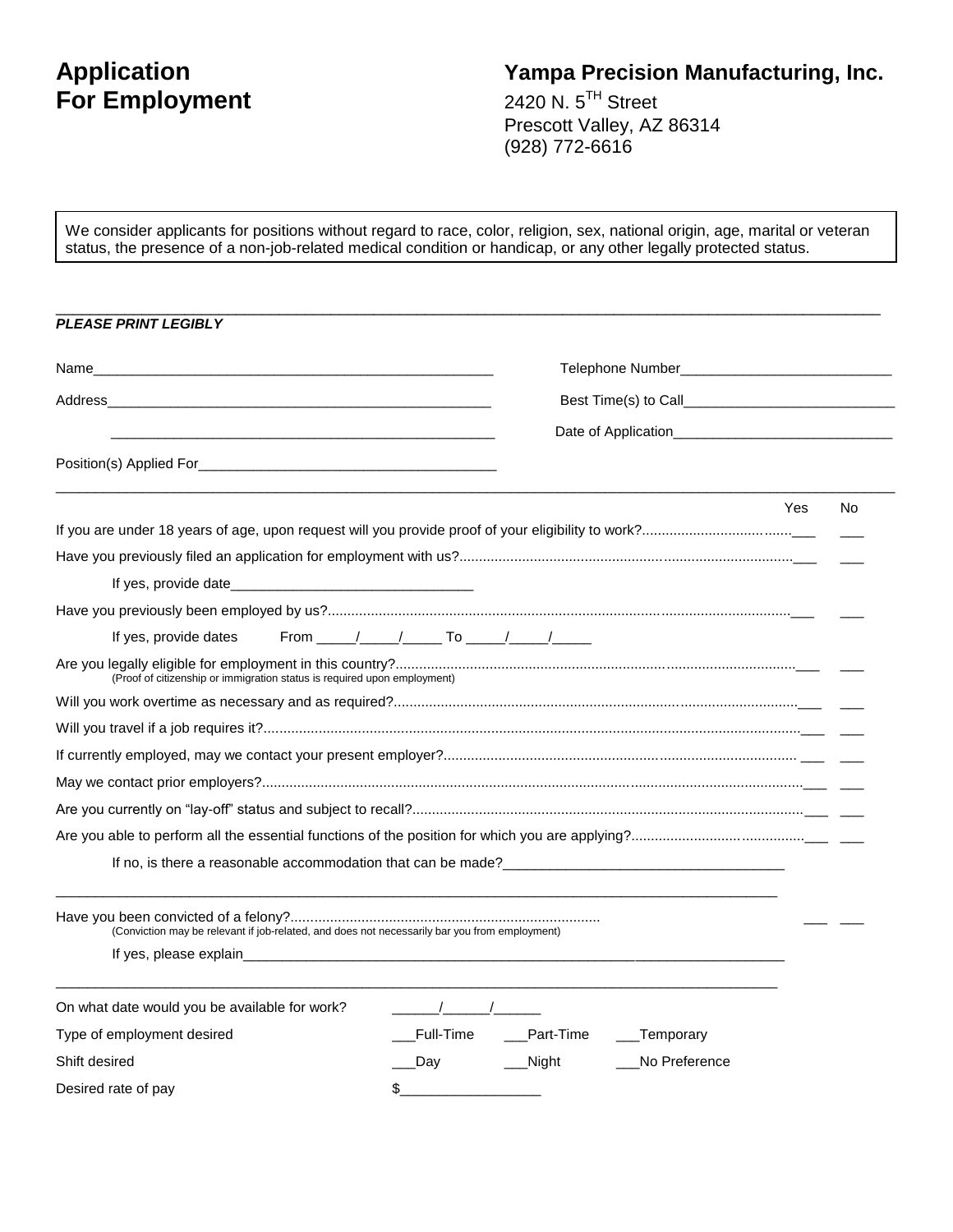## **Employment History**

Start with your most recent job, and list your last four employers. You may include job-related military assignments or volunteer activities. **Organizations or experiences which indicate race, color, religion, gender, national origin, disabilities or other protected status may be excluded**.

| Employer<br>Telephone                                | Employed<br>From                       | To                                  | Summarize the nature of the work performed and<br>job responsibilities |
|------------------------------------------------------|----------------------------------------|-------------------------------------|------------------------------------------------------------------------|
| Address                                              |                                        |                                     |                                                                        |
| Job Title                                            | Beginning<br>Hourly Pay<br>Rate/Salary | Ending<br>Hourly Pay<br>Rate/Salary |                                                                        |
| Immediate Supervisor and Title<br>Reason for Leaving |                                        |                                     |                                                                        |
| Telephone<br>Employer                                | Employed<br>From                       | To                                  | Summarize the nature of the work performed and<br>job responsibilities |
| Address                                              |                                        |                                     |                                                                        |
| Job Title                                            | Beginning<br>Hourly Pay                | Ending<br>Hourly Pay                |                                                                        |
| Immediate Supervisor and Title                       | Rate/Salary                            | Rate/Salary                         |                                                                        |
| Reason for Leaving                                   |                                        |                                     |                                                                        |
| Employer<br>Telephone                                | Employed<br>From                       | To                                  | Summarize the nature of the work performed and<br>job responsibilities |
| Address                                              |                                        |                                     |                                                                        |
| Job Title                                            | Beginning<br>Hourly Pay<br>Rate/Salary | Ending<br>Hourly Pay<br>Rate/Salary |                                                                        |
| Immediate Supervisor and Title                       |                                        |                                     |                                                                        |
| Reason for Leaving                                   |                                        |                                     |                                                                        |
| Telephone<br>Employer                                | Employed<br>From                       | To                                  | Summarize the nature of the work performed and<br>job responsibilities |
| Address                                              |                                        |                                     |                                                                        |
| Job Title                                            | Beginning<br>Hourly Pay                | Ending<br>Hourly Pay                |                                                                        |
| Immediate Supervisor and Title                       | Rate/Salary                            | Rate/Salary                         |                                                                        |
| Reason For Leaving                                   |                                        |                                     |                                                                        |

Skills and Qualifications - Summarize any special training, skills, licenses, certificates and/or characteristics of yourself that

\_\_\_\_\_\_\_\_\_\_\_\_\_\_\_\_\_\_\_\_\_\_\_\_\_\_\_\_\_\_\_\_\_\_\_\_\_\_\_\_\_\_\_\_\_\_\_\_\_\_\_\_\_\_\_\_\_\_\_\_\_\_\_\_\_\_\_\_\_\_\_\_\_\_\_\_\_\_\_\_\_\_\_\_\_\_\_\_\_\_\_\_\_\_\_\_\_\_\_\_\_\_\_\_\_\_\_

\_\_\_\_\_\_\_\_\_\_\_\_\_\_\_\_\_\_\_\_\_\_\_\_\_\_\_\_\_\_\_\_\_\_\_\_\_\_\_\_\_\_\_\_\_\_\_\_\_\_\_\_\_\_\_\_\_\_\_\_\_\_\_\_\_\_\_\_\_\_\_\_\_\_\_\_\_\_\_\_\_\_\_\_\_\_\_\_\_\_\_\_\_\_\_\_\_\_\_\_\_\_\_\_\_\_\_

may qualify you as being able to perform job-related functions in the position for which you are

applying